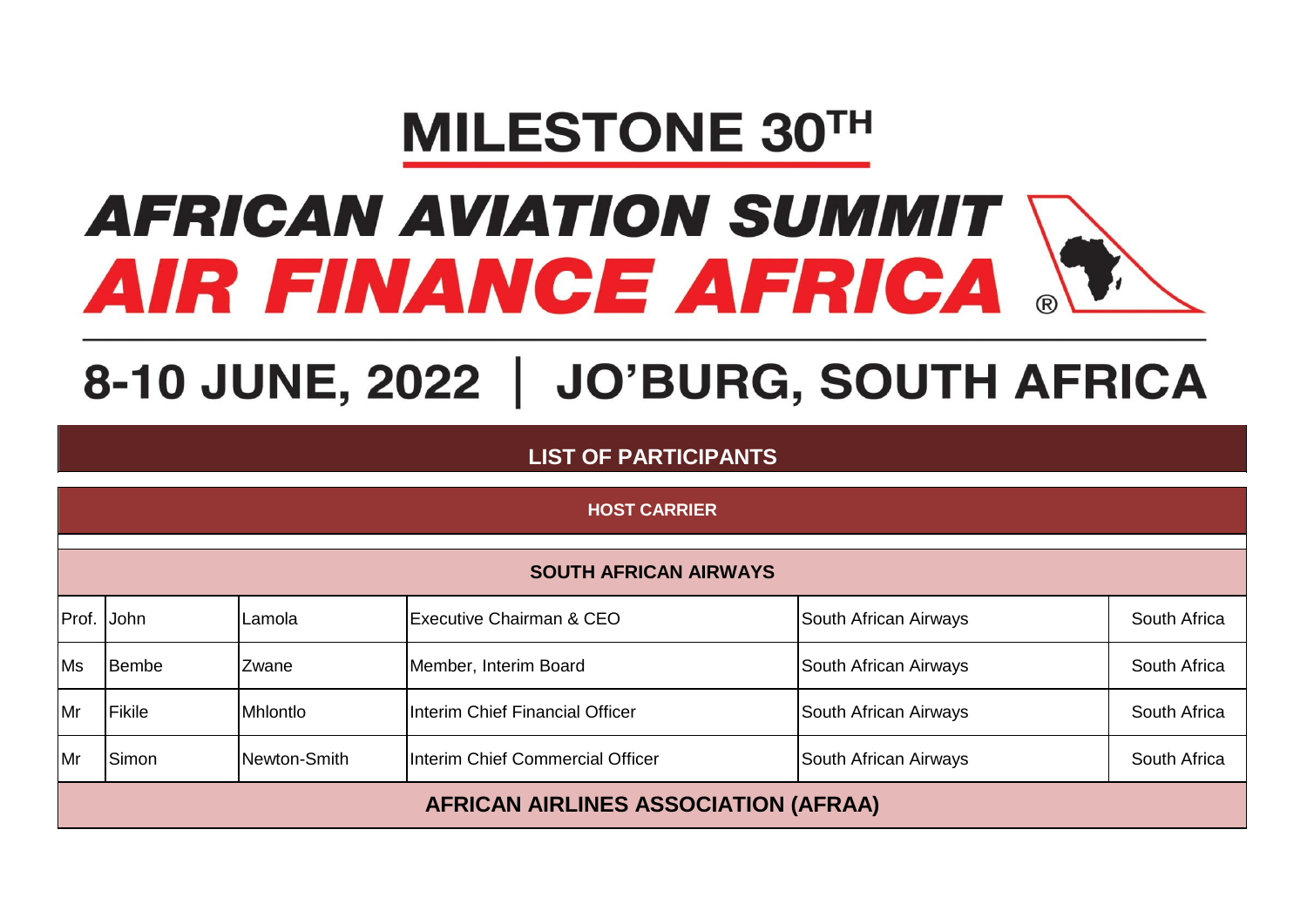| <b>Mr</b>   | Abderahmane                                    | Berthé  | <b>Secretary General</b>             | <b>African Airlines Association (AFRAA)</b>       | Kenya        |  |  |  |  |
|-------------|------------------------------------------------|---------|--------------------------------------|---------------------------------------------------|--------------|--|--|--|--|
|             | AIRLINES ASSOCIATION OF SOUTHERN AFRICA (AASA) |         |                                      |                                                   |              |  |  |  |  |
| <b>I</b> Mr | Aaron                                          | Munetsi | <b>Chief Executive Officer</b>       | Airlines Association of Southern Africa<br>(AASA) | South Africa |  |  |  |  |
| <b>I</b> Mr | Vivendra                                       | Lochan  | <b>Chief Operating Officer</b>       | Airlines Association of Southern Africa<br>(AASA) | South Africa |  |  |  |  |
|             | <b>EVENT ORGANISER</b>                         |         |                                      |                                                   |              |  |  |  |  |
| Mr          | <b>Nick</b>                                    | Fadugba | CEO, African Aviation Services (AAS) | African Aviation                                  |              |  |  |  |  |

|    | <b>SPEAKERS, PANEL MEMBERS &amp; PARTICIPANTS</b> |            |                                                       |                      |              |  |  |  |
|----|---------------------------------------------------|------------|-------------------------------------------------------|----------------------|--------------|--|--|--|
| Mr | Manish                                            | Raniga     | <b>Group Operating Partner, Aviation &amp; Travel</b> | 777 Partners         | South Africa |  |  |  |
| Mr | Lehandran                                         | Gopaul     | <b>Head Risk</b>                                      | <b>ABSA Bank Ltd</b> | South Africa |  |  |  |
| Mr | <b>Msizi</b>                                      | Khoza      | <b>Principal, Structured Asset Finance</b>            | <b>ABSA Bank Ltd</b> | South Africa |  |  |  |
| Ms | <b>Makhosazana</b>                                | Ncube      | <b>Credit Analyst</b>                                 | <b>ABSA Bank Ltd</b> | South Africa |  |  |  |
| Mr | <b>Kobus</b>                                      | Swart      | Vice President, Structured Asset Finance              | <b>ABSA Bank Ltd</b> | South Africa |  |  |  |
| Mr | Morné                                             | Visagie    | Head, Structured Asset Finance                        | <b>ABSA Bank Ltd</b> | South Africa |  |  |  |
| Mr | John                                              | Zama       | Vice President, Structured Asset Finance              | <b>ABSA Bank Ltd</b> | South Africa |  |  |  |
| Mr | Viktor                                            | Berta      | Vice President, Aviation Finance Advisory             | <b>ACC Aviation</b>  | <b>UAE</b>   |  |  |  |
| Mr | Andreas                                           | Pericleous | Vice President, Business Development                  | <b>ACC Aviation</b>  | <b>UAE</b>   |  |  |  |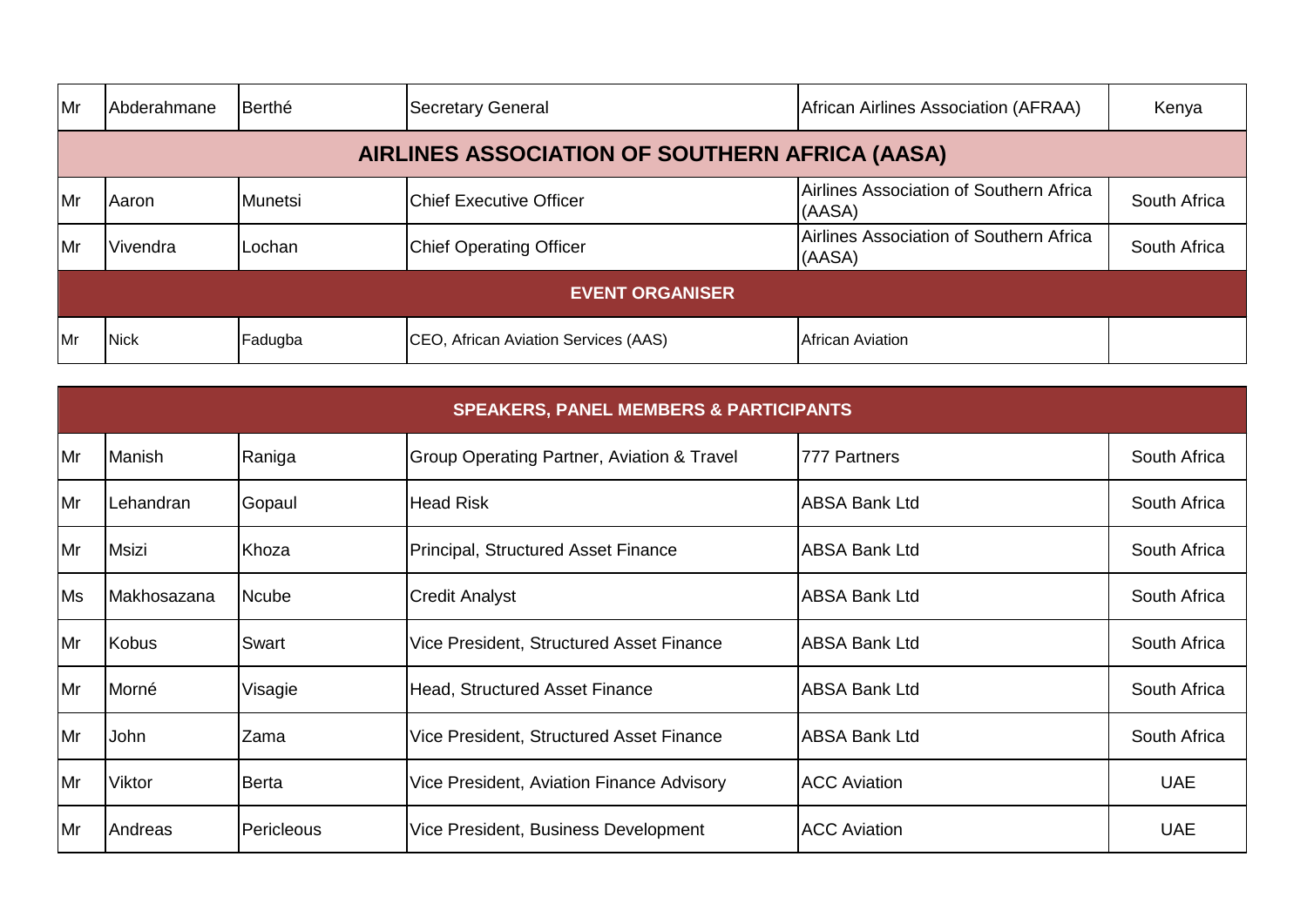| <b>Ms</b>  | Elze            | Le Roux         | Senior Vice President, Leasing                      | <b>ACI Aero Leasing</b>               | South Africa    |
|------------|-----------------|-----------------|-----------------------------------------------------|---------------------------------------|-----------------|
|            | Capt   Mohammed | Somow           | <b>Managing Director</b>                            | Advantage Air Travel                  | Kenya           |
| Mr         | Aengus          | Kelly           | <b>Chief Executive Officer</b>                      | AerCap                                | Ireland         |
| Mr         | Sane            | O'Reilly        | Vice President, Cargo Leasing                       | AerCap                                | Ireland         |
| Mr         | Piotr           | Rusniok         | Senior Vice President, Engine Leasing               | AerCap                                | Ireland         |
| Mr         | Damien          | <b>Trottier</b> | Vice President, Cargo Leasing                       | AerCap                                | Ireland         |
| <b>Mrs</b> | Suzanne         | Venter          | <b>Leasing Coordinator</b>                          | AerCap                                | Ireland         |
| Mr         | Gad             | Wavomba         | Vice President, Leasing                             | AerCap                                | <b>USA</b>      |
| Mr         | Eddie           | <b>Browne</b>   | Vice President, Marketing, Europe, Africa & CIS     | Aergo Capital                         | Ireland         |
| Mr         | Paul            | Naylor          | Head of Europe, Middle East & Africa                | Aergo Capital                         | Ireland         |
| Mr         | Chuni           | Tanko [TBC]     | <b>Chief Financial Officer</b>                      | <b>Aero Contractors</b>               | Nigeria         |
| Mr         | Nene            | Addo            | Project & Asset Based Finance                       | African Export-Import Bank            | Egypt           |
| Mr         | Andrew          | Masuwa          | Head of Client Relations, Southern Africa           | African Export-Import Bank            | Zimbabwe        |
| Mr         | Afolabi         | Obisesan        | Senior Manager, Guarantees & Specialised<br>Finance | African Export-Import Bank            | Egypt           |
| Mr         | Tayo            | Ojuri           | <b>Managing Director</b>                            | <b>Aglow Aviation Support Servies</b> | Nigeria         |
| Mr         | Peter           | Kgomotso        | <b>Chief Financial Officer</b>                      | Air Botswana                          | <b>Botswana</b> |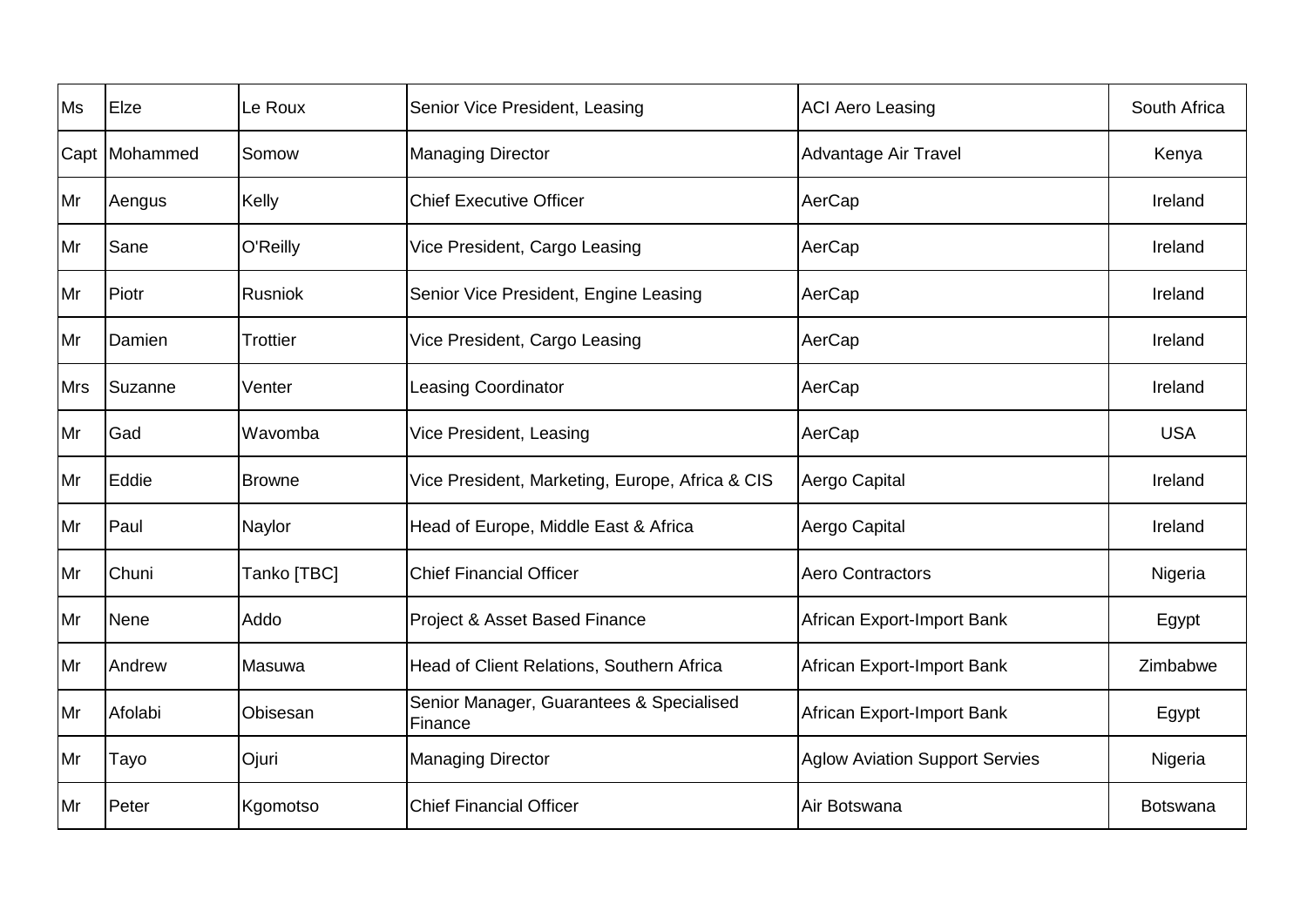| Mr | Harry          | Senda         | Regional Manager, Southern Africa                           | Air Zimbabwe                        | South Africa |
|----|----------------|---------------|-------------------------------------------------------------|-------------------------------------|--------------|
| Mr | Hadi           | Akoum         | Vice President, Sales, Sub-Sahara Africa                    | Airbus                              | <b>UAE</b>   |
| Mr | Philippe       | Calac         | Head, Customer Finance, Africa, Middle East &<br>South Asia | Airbus                              | France       |
| Mr | Olivier        | Cartault      | <b>Airline Marketing Manager</b>                            | Airbus                              | France       |
| Mr | Jérôme         | Charieras     | <b>Senior Sales Director</b>                                | Airbus                              | France       |
| Mr | Cyrille        | Picard        | VP, Sales, Middle East & Africa                             | Airbus                              | <b>UAE</b>   |
| Mr | Gregory        | Rached        | <b>Customer Finance Manager</b>                             | Airbus                              | France       |
| Mr | Ryan           | Forrester     | <b>Director</b>                                             | <b>Aircraft Finance Corporation</b> | South Africa |
| Mr | Jaco           | Pietersen     | <b>Director</b>                                             | <b>Aircraft Finance Corporation</b> | South Africa |
| Mr | Rodger         | Foster        | <b>Chief Executive Officer</b>                              | <b>Airlink</b>                      | South Africa |
|    | Capt Murad     | Ismail        | <b>Chief Executive Officer</b>                              | Amrho Group                         | South Africa |
| Mr | <b>Naseer</b>  | Ismail        | <b>Operations Manager</b>                                   | Amrho Group                         | South Africa |
| Mr | Aman           | <b>Bhasin</b> | <b>Chief Financial Officer</b>                              | <b>Astral Aviation</b>              | Kenya        |
| Mr | Sanjeev        | Gadhia        | Founder & CEO                                               | <b>Astral Aviation</b>              | Kenya        |
| Mr | Mustwafa       | Murad         | <b>Commercial Manager</b>                                   | <b>Astral Aviation</b>              | Kenya        |
| Mr | <b>Nicolas</b> | Abraham       | <b>Customer Finance Director</b>                            | <b>ATR</b>                          | France       |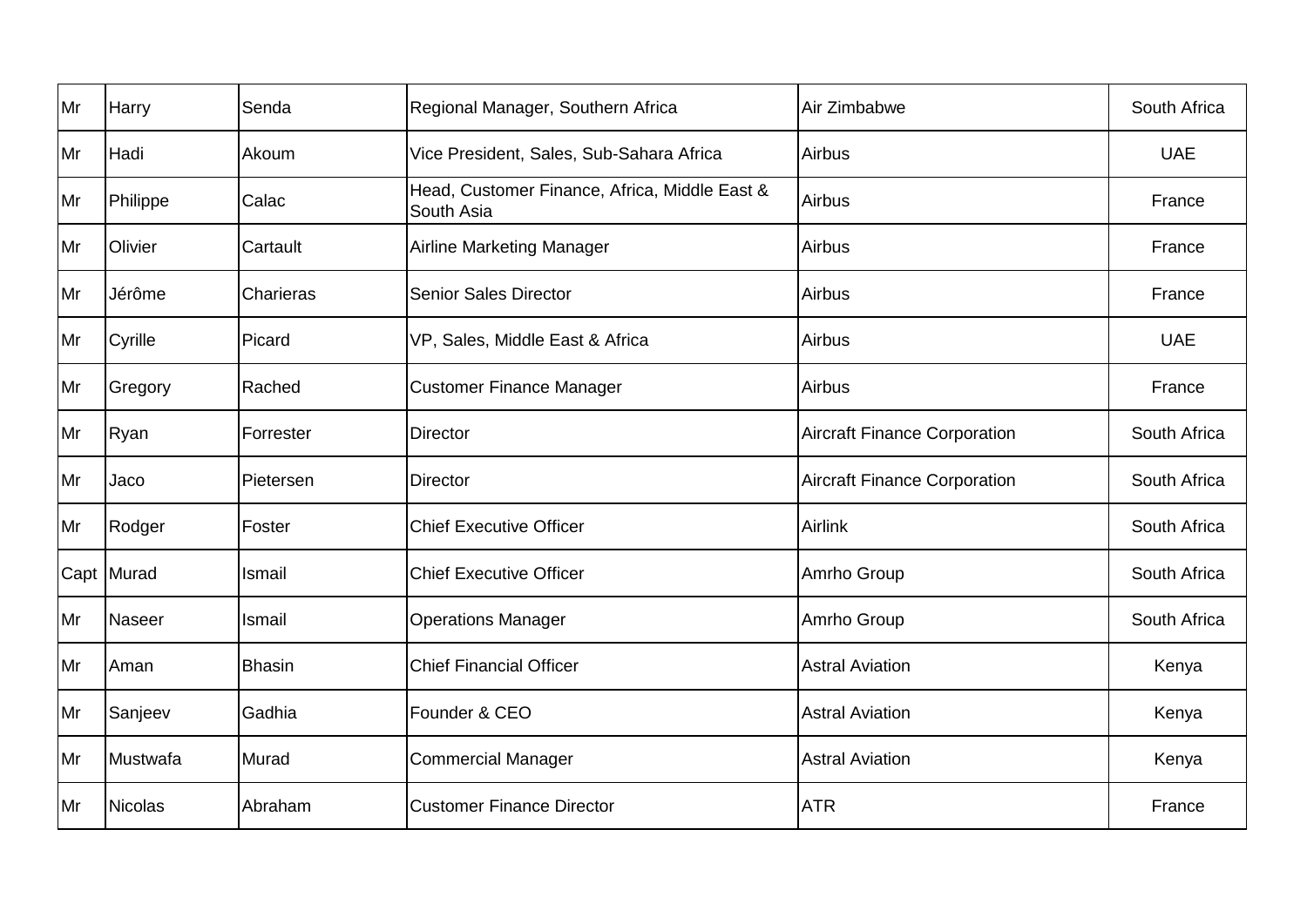| Ms         | Anaïs        | Davezat         | Associate, Customer & Structured Finance                                            | <b>ATR</b>                        | France       |
|------------|--------------|-----------------|-------------------------------------------------------------------------------------|-----------------------------------|--------------|
| Mr         | Dominique    | Dumas           | Vice President, Sales, LAMEA                                                        | <b>ATR</b>                        | France       |
| Mr         | Philip       | <b>Sharples</b> | Manager, Marketing                                                                  | Avation                           | Singapore    |
| Mr         | Volker       | Münster         | Consultant                                                                          | <b>Aviation Consultant</b>        | South Africa |
| Mr         | Pardeep      | Sandhu          | Director, Sales & Leasing                                                           | <b>Avmax Aircraft Leasing</b>     | South Africa |
| <b>Mrs</b> | Charlene     | Kolbe           | Regional / International Manager, Key Accounts &<br>Sales, Salekey Accounts Manager | <b>BidAir Cargo</b>               | South Africa |
| Mr         | Roy          | Solomons        | <b>Chief Commercial Officer</b>                                                     | <b>BidAir Cargo</b>               | South Africa |
| Mr         | Moore        | Ibekwe          | Sales Director, Middle East & Africa                                                | Boeing                            | <b>USA</b>   |
| Mr         | Jon          | <b>Rice</b>     | <b>Regional Marketing Director</b>                                                  | Boeing                            | <b>USA</b>   |
| Mr         | Herb         | Wallen          | <b>Regional Director</b>                                                            | Boeing                            | <b>USA</b>   |
| <b>Ms</b>  | Lereece      | Rose            | <b>Senior Finance Director</b>                                                      | <b>Boeing Capital Corporation</b> | South Africa |
| Mr         | Gavan        | Daly            | Vice President, Commercial                                                          | <b>CDB</b> Aviation               | Ireland      |
| Mr         | <b>Miles</b> | van der Molen   | <b>Chief Executive Officer</b>                                                      | CemAir                            | South Africa |
| <b>Mrs</b> | Laura        | van der Molen   | <b>Chief Financial Officer</b>                                                      | CemAir                            | South Africa |
| Mr         | Chris        | Christodoulou   | <b>Managing Partner</b>                                                             | Christodoulou & Mavrikis          | South Africa |
| Mr         | Mohamed      | Abbas           | <b>Financial Manager</b>                                                            | <b>CIAF Leasing</b>               | Egypt        |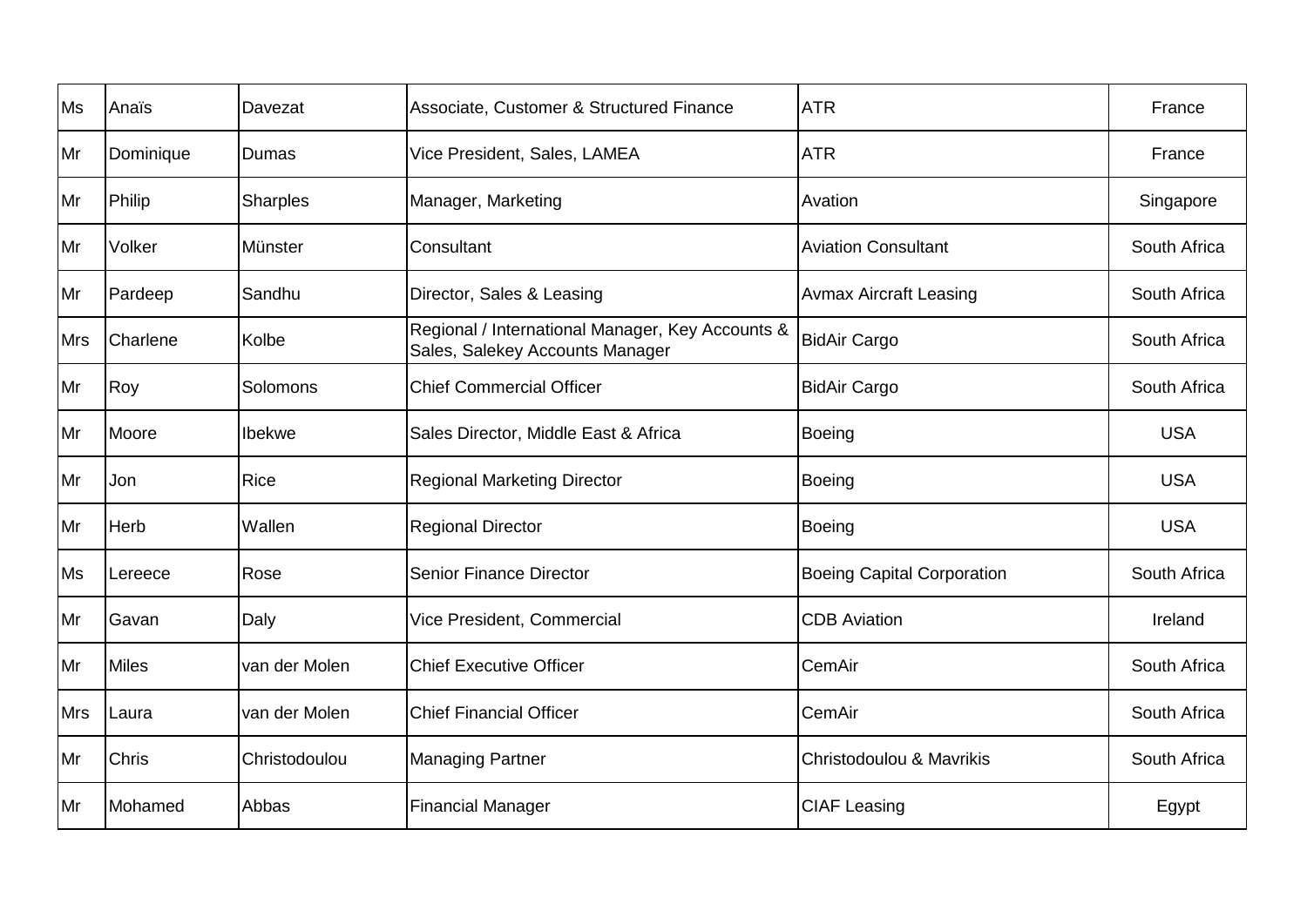| Ms          | Mary         | Androus            | <b>Chief Credit &amp; Investment Officer</b>               | <b>CIAF Leasing</b>                              | Egypt        |
|-------------|--------------|--------------------|------------------------------------------------------------|--------------------------------------------------|--------------|
| Mr          | Salah        | Hashem             | Chairman & CEO                                             | <b>CIAF Leasing</b>                              | Egypt        |
| Mr          | Gasant       | Orrie              | Director, Corporate & Commercial                           | Cliffe Dekker Hofmeyr                            | South Africa |
| Mr          | Mark         | Tierney            | Co-Founder & Chief Executive                               | <b>Crabtree Capital</b>                          | Ireland      |
| Mr          | James        | <b>Bosse</b>       | <b>Sales Director</b>                                      | De Havilland Aircraft of Canada Ltd              | Canada       |
| Mr          | Maphuti      | Kobo               | <b>Field Services Engineer</b>                             | De Havilland Aircraft of Canada Ltd              | Canada       |
| Mr          | <b>Mike</b>  | Kgobe              | <b>Chief Executive Officer</b>                             | <b>Denel Aeronautics</b>                         | South Africa |
| <b>Ms</b>   | Nonny        | Mashika            | Director, Aviation                                         | Department of Public Enterprises                 | South Africa |
| Mr          | Musa         | Mbuyisa            | <b>SAA Financial Analyst Intern</b>                        | Department of Public Enterprises                 | South Africa |
| Mr          | Sange        | Mxenge             | <b>Financial Specialist</b>                                | Department of Public Enterprises                 | South Africa |
| Mr          | Sivuyile     | Ngcizela           | Analyst                                                    | Department of Public Enterprises                 | South Africa |
| <b>Mrs</b>  | Thami        | Ngobeni            | <b>Financial Analyst</b>                                   | Department of Public Enterprises                 | South Africa |
| Ms          | Nombeko      | Pheko              | <b>Financial Assessment Intern</b>                         | Department of Public Enterprises                 | South Africa |
| <b>Miss</b> | Patience     | Potsane            | Intern, Aviation                                           | Department of Public Enterprises                 | South Africa |
| Mr          | Sawa         | <b>Michaelides</b> | Regulating Committee for Meteorological Services<br>(RCMS) | Dept of Forestry, Fisheries & the<br>Environment | South Africa |
| Mr          | Letlhogonolo | Shoai              | Regulating Committee for Meteorological Services<br>(RCMS) | Dept of Forestry, Fisheries & the<br>Environment | South Africa |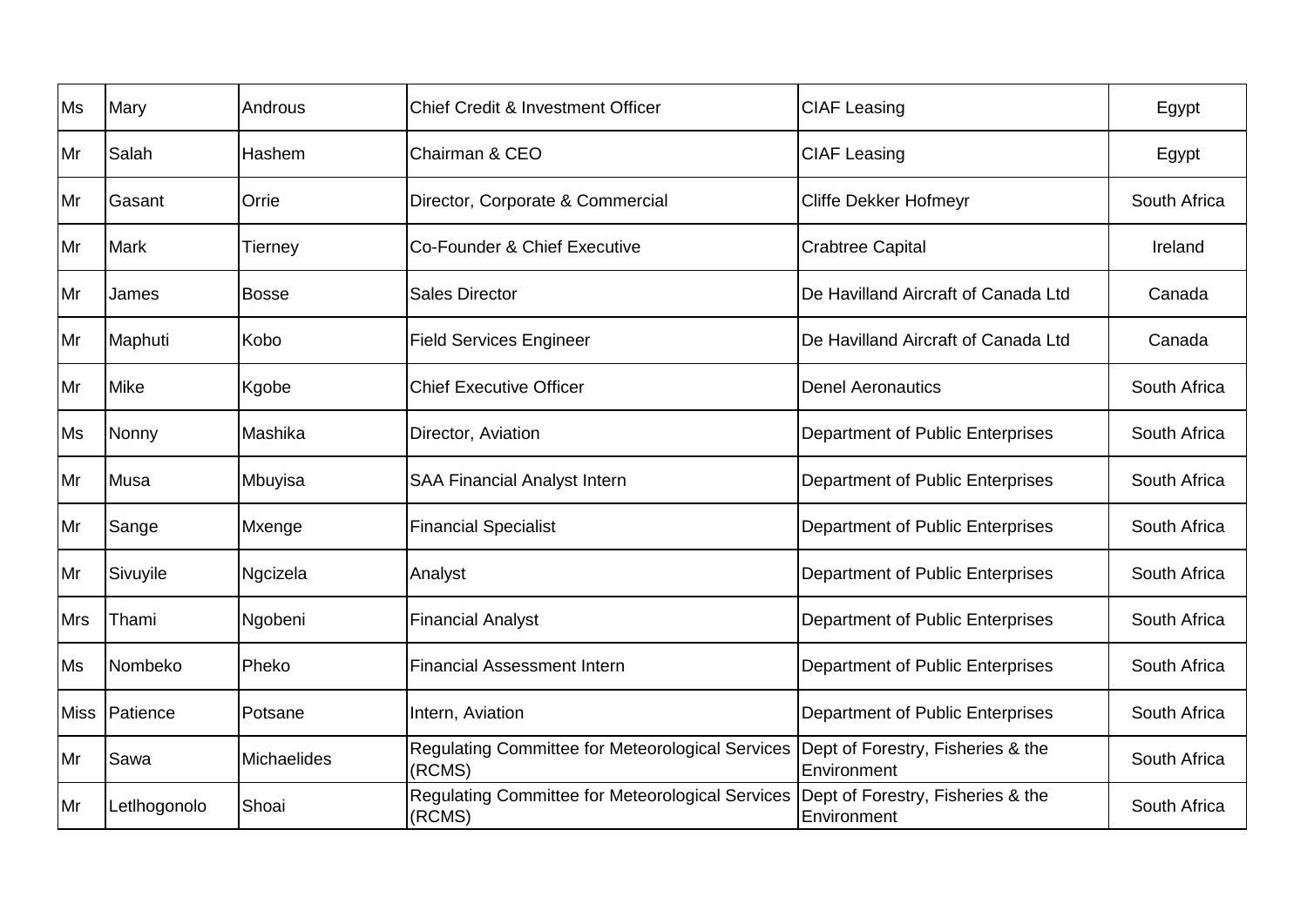| Mr         | Adrian         | Wilcox       | Director, Customer Engagement, Africa    | <b>Elix Aviation Capital</b>             | Ireland            |
|------------|----------------|--------------|------------------------------------------|------------------------------------------|--------------------|
| Mr         | Akie           | Chhabra      | Sales Director, Africa                   | Embraer                                  | South Africa       |
| Mr         | <b>Matheus</b> | Piorino      | Head of Customer Finance, EMEA & Leasing | Embraer                                  | <b>Netherlands</b> |
| Mr         | Volker         | Fabian       | <b>Managing Director</b>                 | <b>EMP Aviation Ireland Ltd</b>          | Ireland            |
| Mr         | Sean           | Lederman     | Executive                                | <b>ENSafrica</b>                         | South Africa       |
| Mr         | Iman           | Abdurehman   | Senior Sales & Service Representative    | <b>Ethiopian Airlines</b>                | Ethiopia           |
| Mr         | Victor         | Lefevre      | <b>MEA Lead</b>                          | Eve Air Mobility                         | France             |
| Mr         | Jacob          | <b>Bakst</b> | Senior Loan Officer                      | Export-Import Bank of the United States  | <b>USA</b>         |
| Mr         | Mvuleni        | Qhena        | Non Executive Director                   | Exxaro                                   | South Africa       |
| Mr         | Zemedeneh      | Negatu       | Global Chairman                          | Fairfax Africa Fund, LLC (US)            | <b>USA</b>         |
| Mr         | Guy            | Leitch       | Editor                                   | <b>Flyer &amp; Aviation Publications</b> | South Africa       |
| <b>Mrs</b> | Jacky          | Fisha        | <b>Chief Executive Officer</b>           | Flyfofa Airways                          | South Africa       |
| Mr         | Thabo          | Fisha        | <b>Executive Chairman</b>                | Flyfofa Airways                          | South Africa       |
| Mr         | Everhardus     | Loubse       | <b>Management Accountant</b>             | FlyNamibia Airline                       | Namibia            |
| Mr         | Elmar          | Conradie     | <b>Chief Executive Officer</b>           | FlySafair                                | South Africa       |
| Mr         | Philip         | Meyer        | Executive: Finance                       | FlySafair                                | South Africa       |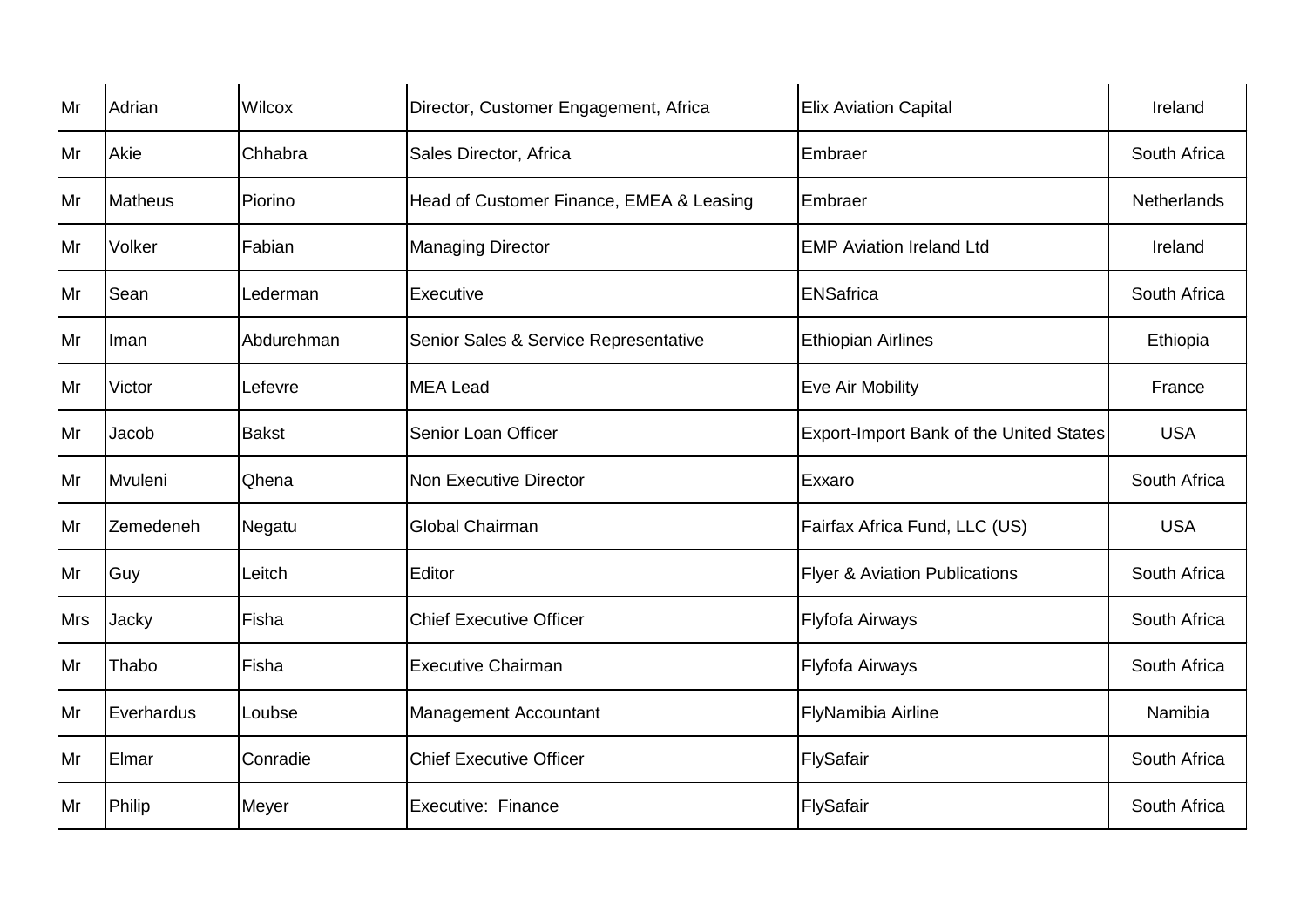| Mr          | Pieter         | <b>Richards</b> | <b>Chief Financial Officer</b>           | FlySafair                            | South Africa |
|-------------|----------------|-----------------|------------------------------------------|--------------------------------------|--------------|
| Mr          | Kevin          | Boonstra        | <b>AVP Commercial</b>                    | <b>FPG Amentum</b>                   | Ireland      |
| Mr          | Kevin          | Moodley         | <b>Chief Executive Officer</b>           | <b>Genesys Global Logistics</b>      | South Africa |
| <b>Ms</b>   | <b>Refilwe</b> | Ledwaba         | <b>Executive Director</b>                | <b>Girls Fly Programme Africa</b>    | South Africa |
| Mr          | Adam           | Lockhart        | <b>Head of Fleet Acquisitions</b>        | <b>Global Airways</b>                | South Africa |
| Mr          | Michael        | Usher           | Head, Cargo Division                     | <b>Global Airways</b>                | South Africa |
| Mr          | George         | Uriesi          | <b>Chief Operating Officer</b>           | Ibom Air                             | Nigeria      |
| Eng         | Saad           | Jerri           | <b>Managing Director</b>                 | <b>International Aviation Assets</b> | <b>USA</b>   |
| <b>Mrs</b>  | Tahirah        | <b>Bhayat</b>   | Consultant                               | <b>Investec Bank Limited</b>         | South Africa |
| Mr          | <b>Bradley</b> | Gordon          | Head, Aviation Finance, Africa           | <b>Investec Bank Limited</b>         | South Africa |
| Mr          | Sean           | Kerem           | Head, ICIB Credit                        | <b>Investec Bank Limited</b>         | South Africa |
| Mr          | David          | Kuming          | <b>Investment Banking Origination</b>    | <b>Investec Bank Limited</b>         | South Africa |
| Mr          | Che            | Lue             | <b>General Counsel, Aviation Finance</b> | <b>Investec Bank Limited</b>         | South Africa |
| <b>Mrs</b>  | Mamfaladi      | Mabece          | Consultant                               | <b>Investec Bank Limited</b>         | South Africa |
| <b>Miss</b> | Thato          | Matsha          | Consultant                               | <b>Investec Bank Limited</b>         | South Africa |
| <b>Ms</b>   | Nicola         | Parkes          | <b>Group Credit</b>                      | <b>Investec Bank Limited</b>         | South Africa |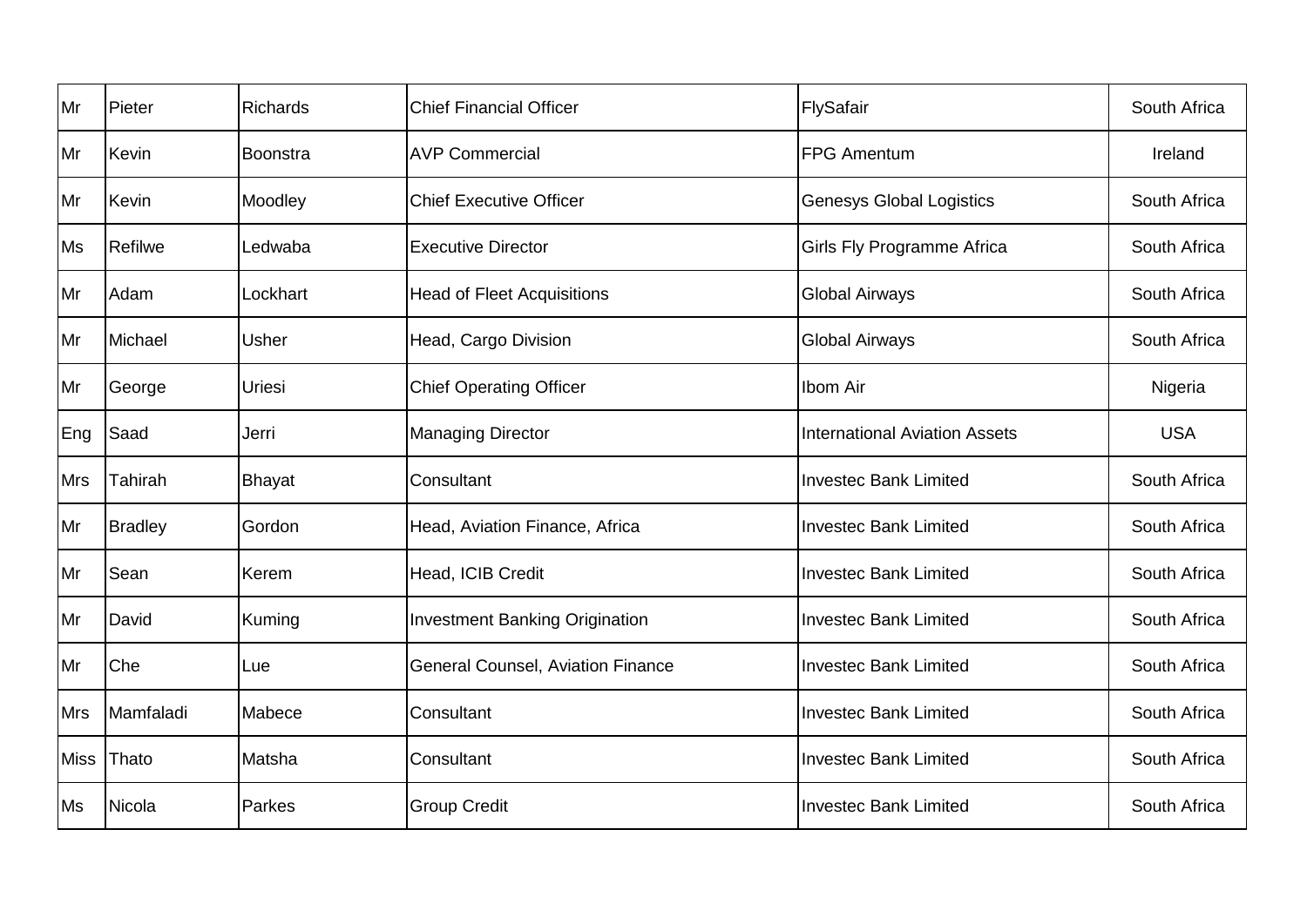| Mr        | John      | Shaw          | <b>Aviation Finance Consultant</b>                                              | <b>Investec Bank Limited</b>        | South Africa |
|-----------|-----------|---------------|---------------------------------------------------------------------------------|-------------------------------------|--------------|
| Mr        | Andre     | Wepener       | <b>Head, Structured Finance Solutions</b>                                       | <b>Investec Bank Limited</b>        | South Africa |
| Mr        | Shunsuke  | Sakai         | <b>Assistant Manager</b>                                                        | <b>ITOCHU Europe Plc</b>            | <b>UK</b>    |
| <b>Ms</b> | Maureen   | Okomo         | <b>Head of Maintenance</b>                                                      | Jambojet                            | Kenya        |
| Mr        | Shawn     | van der Merwe | <b>Chief Executive Officer</b>                                                  | <b>Joly Airlines</b>                | South Africa |
| Mr        | Youngha   | Kim           | Global Head of ECA Aviation Finance                                             | JP Morgan                           | <b>UK</b>    |
| Mr        | Allan     | Kilavuka      | <b>Group Managing Director &amp; CEO</b>                                        | Kenya Airways                       | Kenya        |
| Mr        | João      | Jorge         | <b>Chief Executive Officer</b>                                                  | <b>LAM Mozambique Airlines</b>      | Mozambique   |
| Mr        | Abdul     | Samamad       | Director, Planning & Studies Office                                             | <b>LAM Mozambique Airlines</b>      | Mozambique   |
| Mr        | Armindo   | Savanguane    | <b>Finance Director</b>                                                         | <b>LAM Mozambique Airlines</b>      | Mozambique   |
| Mr        | Gidon     | <b>Novick</b> | Co-Founder                                                                      | <b>LIFT Airline</b>                 | South Africa |
| Mr        | Frank     | <b>Burke</b>  | Senior Vice President, Marketing                                                | <b>Merx Aviation</b>                | Ireland      |
| Mr        | Patrick   | <b>Baudis</b> | Vice President, Market Insights                                                 | <b>MHIRJ Aero Advisory Services</b> | France       |
| Mr        | Jean-Paul | Boutibou      | Vice President, Middle East, Africa & Indian Ocean MHIRJ Aero Advisory Services |                                     | <b>UAE</b>   |
| Mr        | Martin    | Banner        | <b>Chief Executive Officer</b>                                                  | National Airways Corporation (NAC)  | South Africa |
| Mr        | <b>JP</b> | Fourie        | <b>Executive Director, Aircraft Division</b>                                    | National Airways Corporation (NAC)  | South Africa |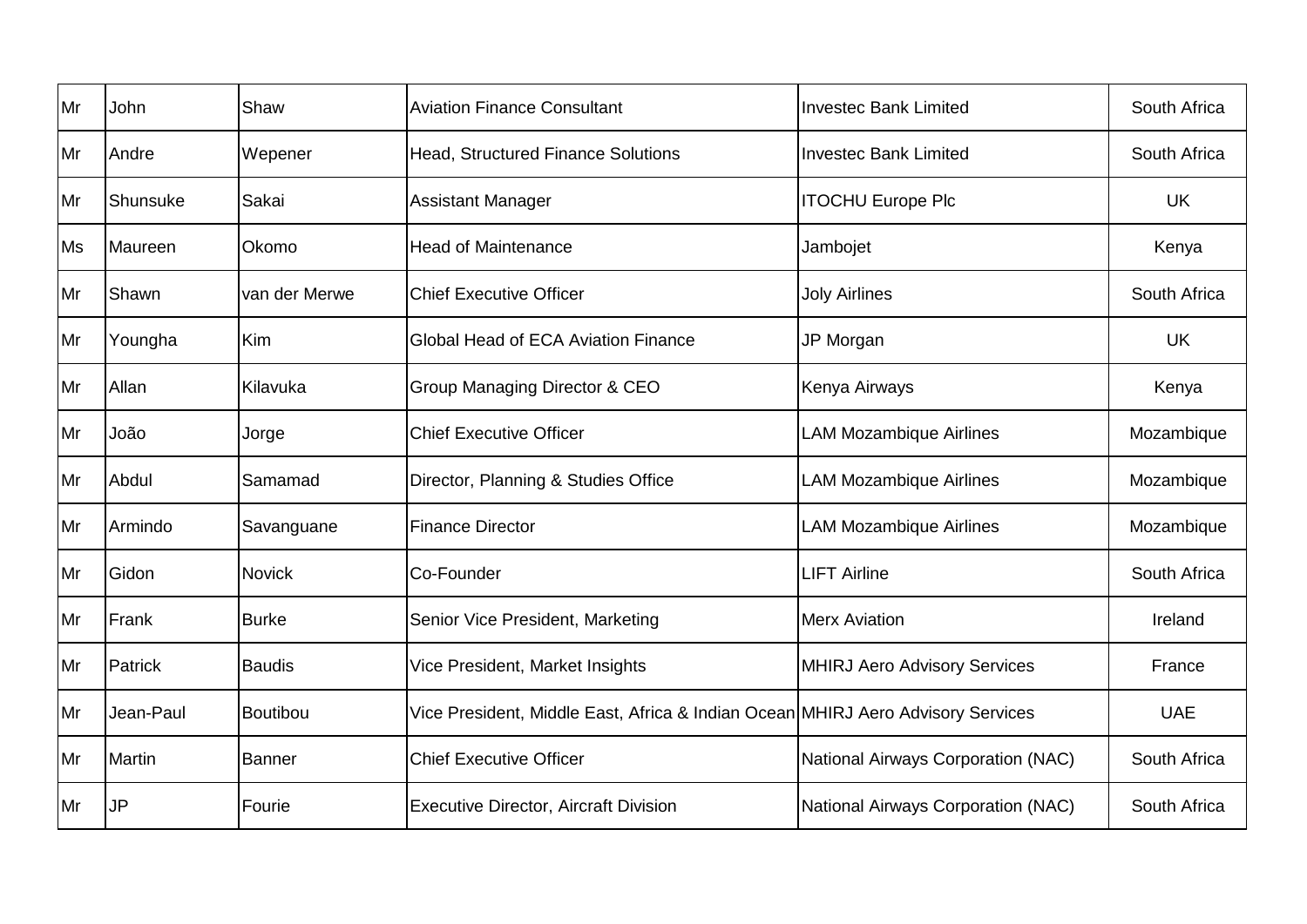| Mr        | James        | Geldenhuys    | Head, Aircraft Finance                                 | <b>Nedbank CIB</b>   | South Africa |
|-----------|--------------|---------------|--------------------------------------------------------|----------------------|--------------|
| <b>Ms</b> | Aspacia      | Lethepa       | Team Manager, Aircraft Finance                         | <b>Nedbank CIB</b>   | South Africa |
| Mr        | Thabang      | Mahlangu      | Lead, Automotive, Transport, Freight & Logistics       | Nedbank CIB          | South Africa |
| Mr        | Rajshree     | <b>Mistry</b> | <b>Working Capital Solutions</b>                       | Nedbank CIB          | South Africa |
| Mr        | Moeketsi     | Mookameli     | Junior Deal Manager, Aircraft Finance                  | <b>Nedbank CIB</b>   | South Africa |
| Ms        | Tesca        | Mosetlhi      | Associate, Aircraft Finance                            | Nedbank CIB          | South Africa |
| <b>Ms</b> | Philna       | <b>Munnik</b> | Head, Commodity, Export, Structured Asset<br>Finance   | <b>Nedbank CIB</b>   | South Africa |
| Mr        | Malcolm      | <b>Murray</b> | <b>Credit Executive</b>                                | <b>Nedbank CIB</b>   | South Africa |
| Mr        | Gareth       | <b>Nel</b>    | Associate, Aircraft Finance                            | <b>Nedbank CIB</b>   | South Africa |
| Ms        | Michelle     | Purwitsky     | Deal Manager, Aircraft Finance                         | <b>Nedbank CIB</b>   | South Africa |
| Ms        | Sikhumbuzo   | Ramatlale     | Senior Credit Manager                                  | <b>Nedbank CIB</b>   | South Africa |
| Mr        | Andy         | Swartz        | <b>Client Coverage Banker</b>                          | <b>Nedbank CIB</b>   | South Africa |
| Mr        | <b>Brian</b> | Frankel       | <b>Director</b>                                        | <b>Next Aviation</b> | South Africa |
| Mr        | Linden       | <b>Birns</b>  | <b>Public &amp; Media Relations Consultant</b>         | <b>Plane Talking</b> | South Africa |
| Mr        | Terrance     | Naidoo        | Head of Department, Strategy & Business<br>Improvement | <b>SAA Technical</b> | South Africa |
| Mr        | Luyolo       | Ndlwana       | <b>Key Account Specialist</b>                          | <b>SAA Technical</b> | South Africa |